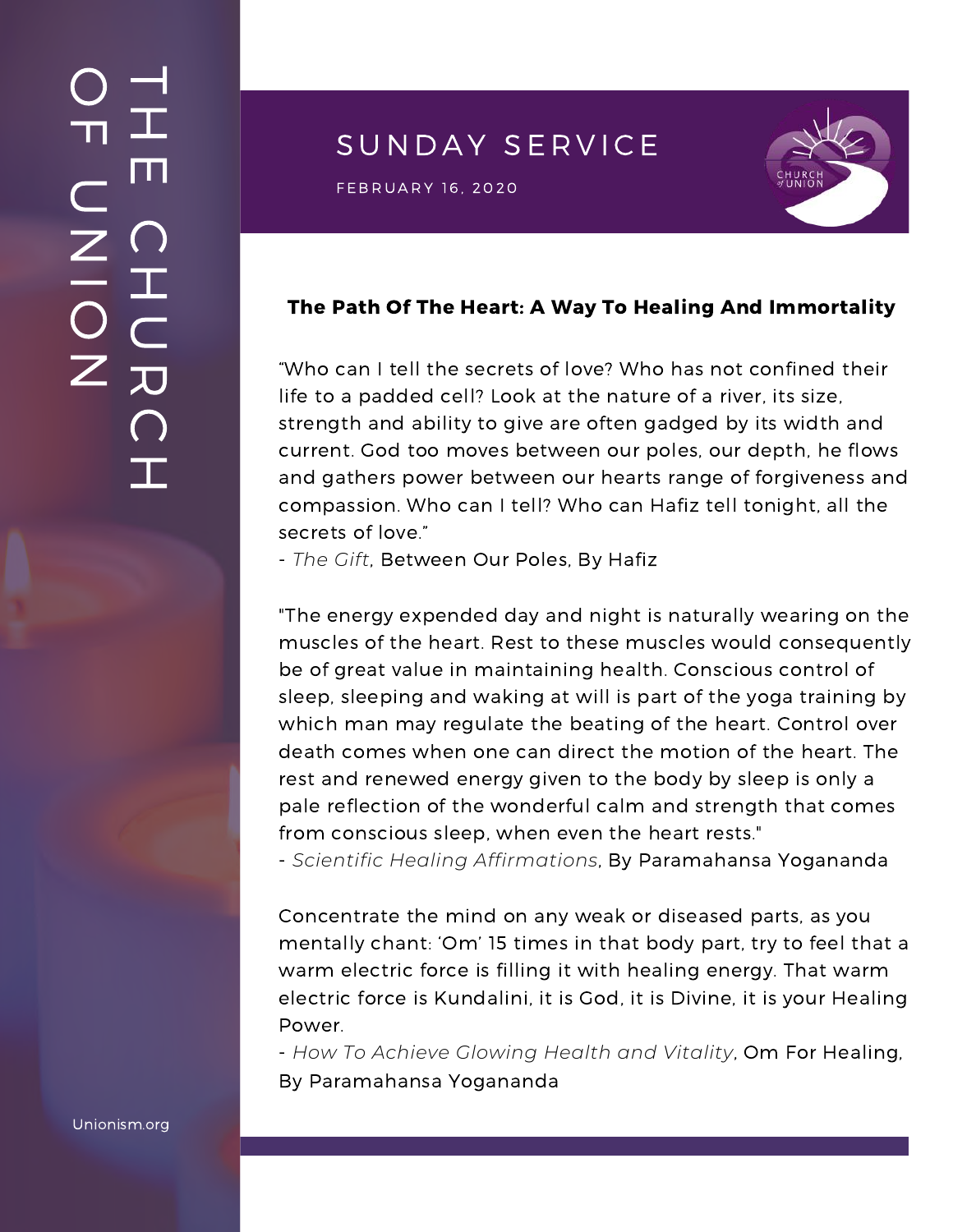## $\overline{\phantom{a}}$ H m.  $\bigcap$ H  $\subset$ 刀  $\bigcap$  $\mathbf{I}$  .  $\bigcirc$  $\blacksquare$  $\subset$  $\mathsf{Z}^+$ <u>In the Second Contract of the Second Contract of the International Second Contract of the International Second Contract of the International Second Contract of the International Second Contract of the International Second</u>  $\bigcirc$  $\mathsf{Z}^+$

# SUNDAY SERVICE

 $\mathsf{FEBRUARY\ 16, 2020} \ \blacksquare$ 



"Kriya Yoga consists of body discipline, mental control and meditating on 'Om'. For the spiritual student and devotee, who is serious about the physical and spiritual health of their heart and it's essential function and role in your life. It is important to fulfil this practice every day at a time that feels best to you and preferably being consistent. - *Yoga Sutras*, Chapter 2, Verse 1, By Pantanjali

#### **As stated by Shaleia:**

"Yogi's say that the spiritual centre of feeling lies at a point in the spine just behind the physical heart. The physical heart has a [cardiopulmonary](https://www.yoganandacommunity.com/new-awakening-churches-paramhansa-yogananda/) nerve directly connected like a bridge from the heart to the spine. Yoga teaches the importance of concentrating energy in the heart, specifically the spinal centre behind the heart and that is where the feeling quality must be awakened."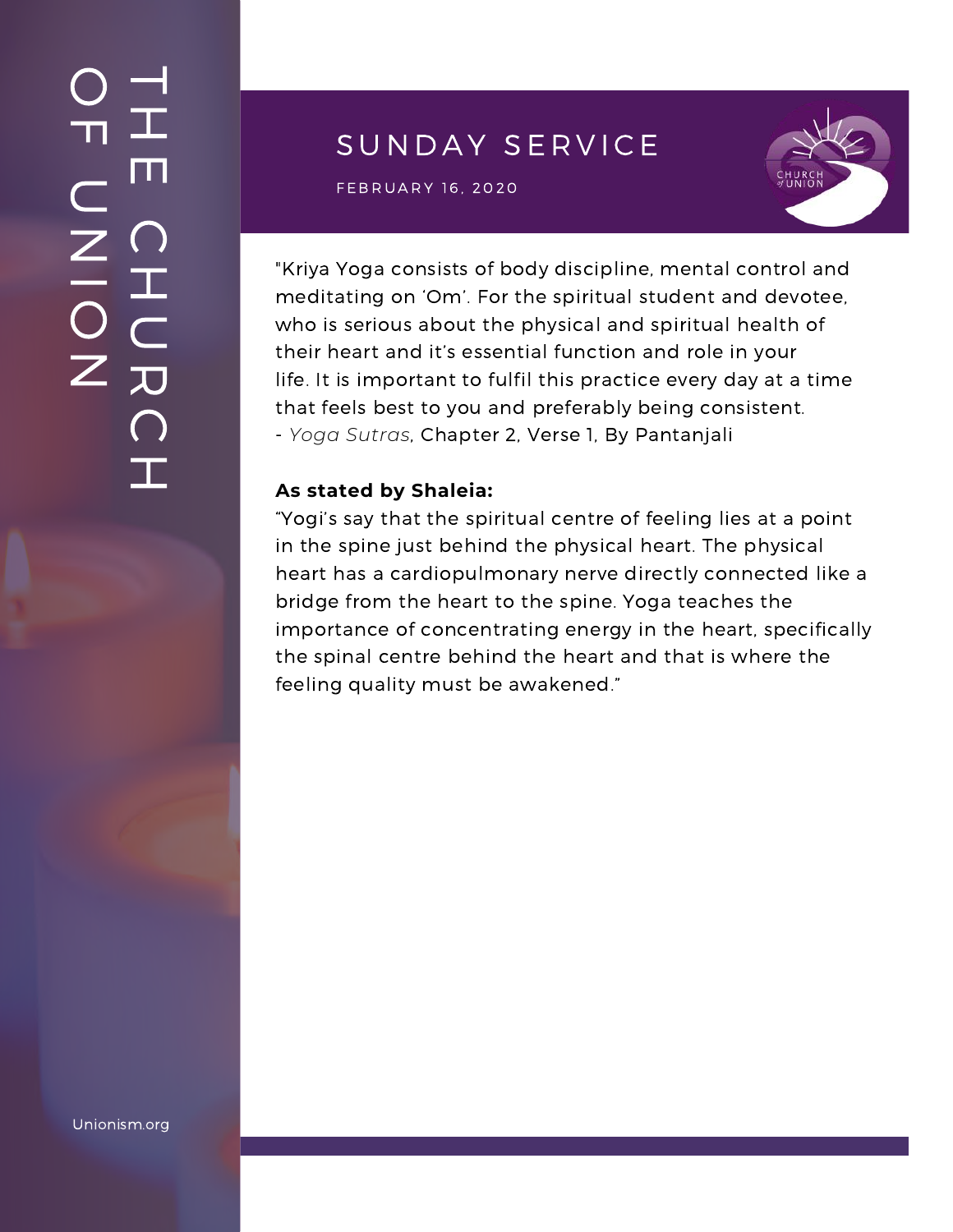## $\overline{\phantom{a}}$ H m.  $\bigcap$ H  $\subset$ 刀  $\bigcap$  $\mathbf{I}$  .  $\bigcirc$  $\blacksquare$  $\subset$  $\mathsf{Z}^+$ <u>In the Second Contract of the Second Contract of the International Second Contract of the International Second Contract of the International Second Contract of the International Second Contract of the International Second</u>  $\bigcirc$  $\mathsf{Z}^+$

# SUNDAY SERVICE

S U N D A Y S E R V I C E F E B R U A R Y 1 6 , 2020



### **Jeff and Shaleia's Opening Prayer:**

I am the only child of God, forever part of Him. I am created by Him in Perfection, and there I always remain.

My mind is my sanctuary where I keep His Holy Creation sacred.

I will only allow in His Voice. I will only accept His Word.

Today I will hear the Word of God.

I surrender myself to His Teachings through His Divine Channel.

I will honor what He has spoken and accept it as His Will.

I will be obedient to His Word, for this is my Salvation.

In Christ's Name, Om Amen.